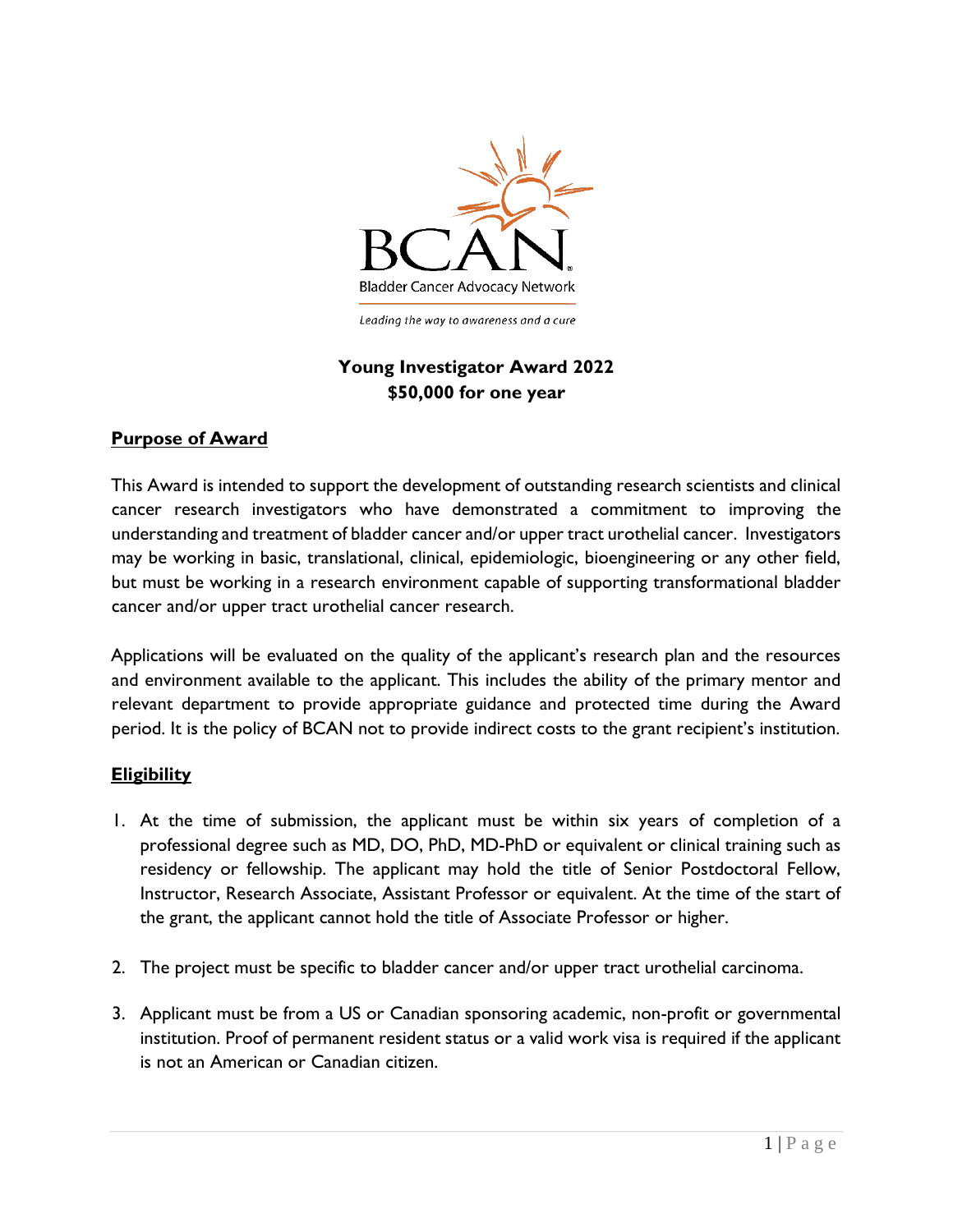- 4. Applicant must have a mentor within or approved by the sponsoring institution. The mentor must assume responsibility for the overall conduct of the project, ensure protected research time and provide guidance for the research. The sponsoring institution must ensure institutional support for the research. Although mentors who have specific knowledge and experience in bladder cancer and/or upper tract urothelial cancer are encouraged, in instances where the mentor lacks experience in these areas, additional collaborator support from experts in the bladder cancer and/or upper tract urothelial cancer fields are strongly advised. The applicant can have collaborators from outside institutions. Applicant must submit a letter of approval from their institution should they wish to have a mentor from an outside institution.
- 5. BCAN will not discriminate on the basis of gender, race, ethnicity, creed, religion, sexual orientation, disability, nationality, age or any other factor irrelevant to the quality of the application.
- 6. Applicant should include research milestones expected to be attained by the conclusion of the grant.
- 7. Prior BCAN Young Investigator Award winners are not eligible to apply for this award.
- 8. Applicant may not have other funding for an award with significant scientific overlap.
- 9. BCAN will accept only one proposal from each applicant per announcement.

## **Application Instructions:**

BCAN requires applicants to submit an online application using ProposalCentral. The online application is available here: <https://proposalcentral.com/ProposalGI.asp?SectionID=2175&ProposalID=-1>

Inquiries or technical issues regarding ProposalCentral and the online application process should be directed to customer support at: Phone: 703-964-5840, Toll-free phone: 1-800-875-2562, Email: pcsupport@altum.com

Live customer support is only available from 9am – 5pm Eastern time.

Inquiries about the program guidelines, eligibility requirements, and application materials can be directed to Bernadette Fitzsimmons or Rebecca Johnson at BCAN at 301-215-9099, or by email at [bfitzsimmons@bcan.org,](mailto:bfitzsimmons@bcan.org) [rjohnson@bcan.org](mailto:rjohnson@bcan.org) or [grants@bcan.org.](mailto:grants@bcan.org)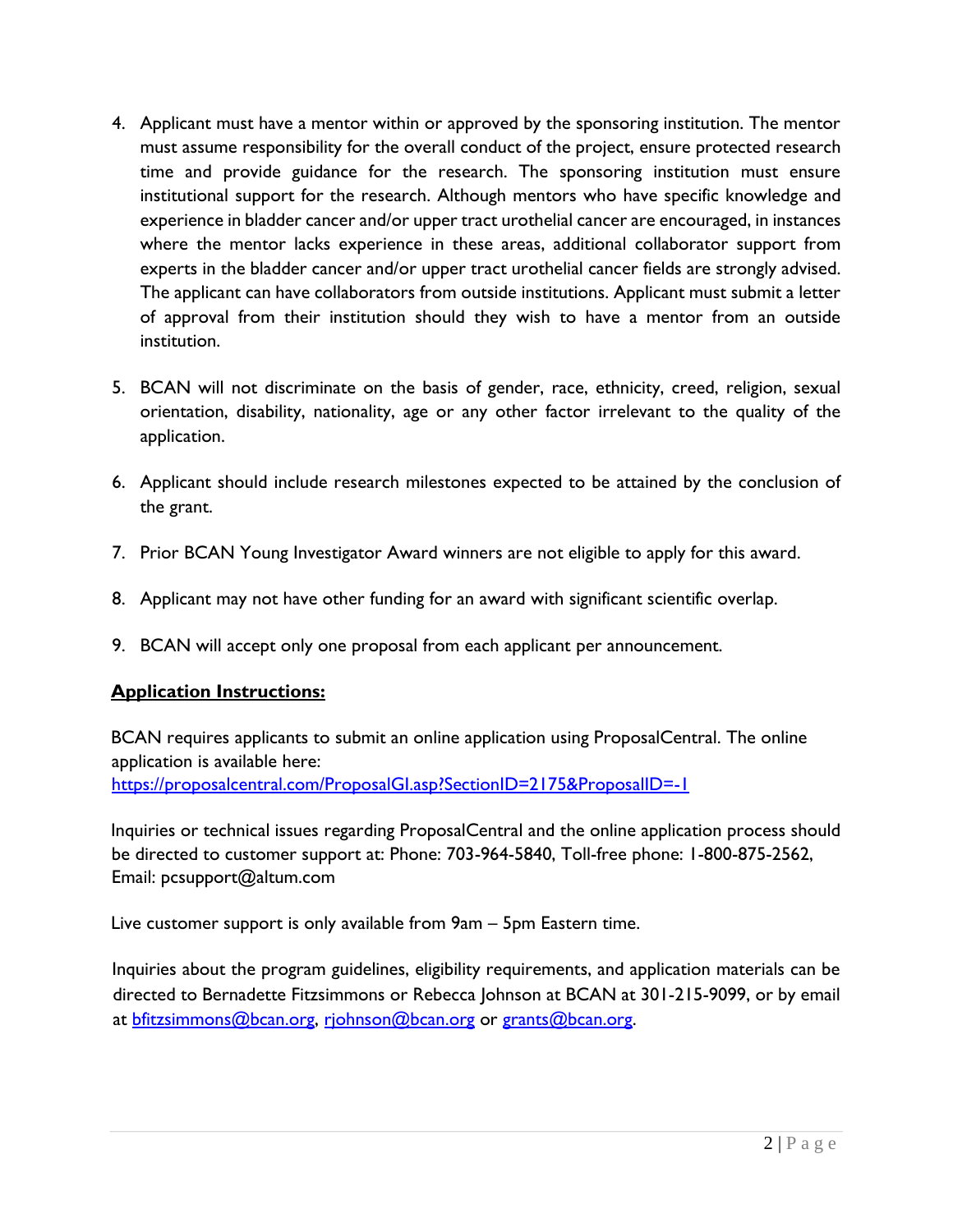#### **Application Components:**

The following information is required to submit a complete application. Numbers correspond to the application sections found on the left side of the ProposalCentral website.

#### **1. Project & Funding Information**

- **2. Download Templates & Instructions:** Guidelines and all templates can be downloaded from this page.
	- a. You must download and complete the following templates: Research Proposal, Training and Environment Summary, References, Personal Statement, Applicant Biosketch, Mentor's Biographical Sketch, and Letters of Recommendation.
	- b. Use word processing software to complete the templates and then convert to PDF format.
	- c. Completed templates must be uploaded in section I1 Application Attachments.

## **3. Enable Other Users to Access This Proposal**

#### **4. Applicant Information**

Please be prepared to submit your **ORCID** number in your application.

- **5. Institutional and Signing Official Information**
- **6. Mentor & Key Personnel Information**
- **7. Abstracts & Key Words**
	- a. **Lay abstract (2000 characters)**: Describe the project in a way that will be understood by people who do not have scientific or medical backgrounds. The abstract should clearly describe the scientific objectives and rationale of the proposal and should avoid technical and scientific terms when possible. The lay abstract should not duplicate the technical abstract. If the proposal is selected to receive an award, BCAN may use this information in press releases, Award announcements and to provide information to the general public regarding its Awards program. A statement regarding the applicability of the research to patients with bladder cancer is required.
	- b. **Technical abstract (2000 characters)**: The technical abstract should provide a clear and concise overview of the proposed work, including the background, objective or hypothesis and its supporting rationale, significance of the proposed work to the program's goals, specific aims of the study, and study design.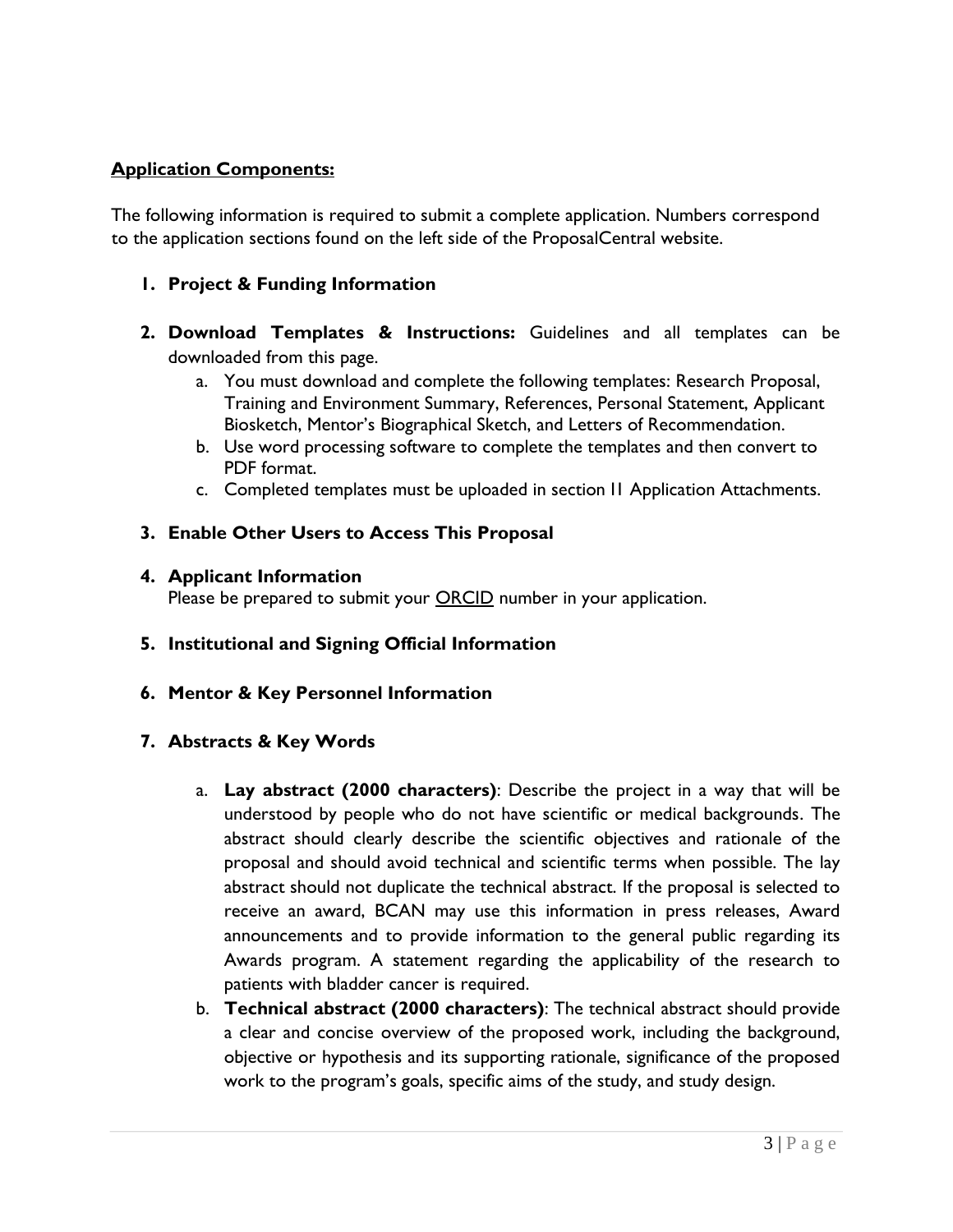- **8. Budget Period Detail:** Please enter all budget information here for the project. See instructions under section 9: Budget Summary & Justification.
- **9. Budget Summary & Justification (5000 characters):** Please use the budget template in ProposalCentral. No more than 10% of the budget may be used for salary support for the principal investigator including fringe benefits. Please include the percentage effort for the amount of work time that will be devoted to this project. There is no minimum effort percentage, but time commitment to the project will be considered in evaluating the application. Salary support for other research personnel must be specified in the budget template. Up to \$2,000 should be allotted specifically for the applicant's travel to the annual BCAN Think Tank meeting and/or for any other travel essential to conducting the study. No portion of the Award is to be used for indirect costs to the sponsoring institution (e.g. overhead/administrative). The Award will not support the purchase of capital equipment.

## **10.Organization Assurances**

## **11.Application Attachments**

Formatting Instructions:

- Paper Size: 8.5" x 11"
- Margins: at least 1/2" all sides.
- Font: Arial or Helvetica at least 11pt (or larger).

Using the templates where provided, prepare and upload the following documents into your application in portable document format (PDF):

- a. **Research Proposal (4 pages):** A one (1) year research proposal no greater than four (4) pages is required. Applicants must include a description of how this research may benefit patients with bladder cancer and or upper tract urothelial cancer. The four-page limit applies only to the proposal and not to references, CV, or other supplemental information. Key sections to be included are: Title, Hypothesis and Specific Aims, Background, Preliminary Data, Research Design and Methods, and a brief Summary with Timeline and Milestones.
- b. **References.** There is no page limit for this section. Please use single spaced, 11 point font for this section.
- c. **Personal statement (1 page)**: This section is limited to one page and should describe the applicant's career development plan, including:
	- Impact of the Award on advancing the applicant's career in academia-based bladder cancer and/or upper tract urothelial cancer research.
	- The applicant's role in developing and implementing the proposed research study.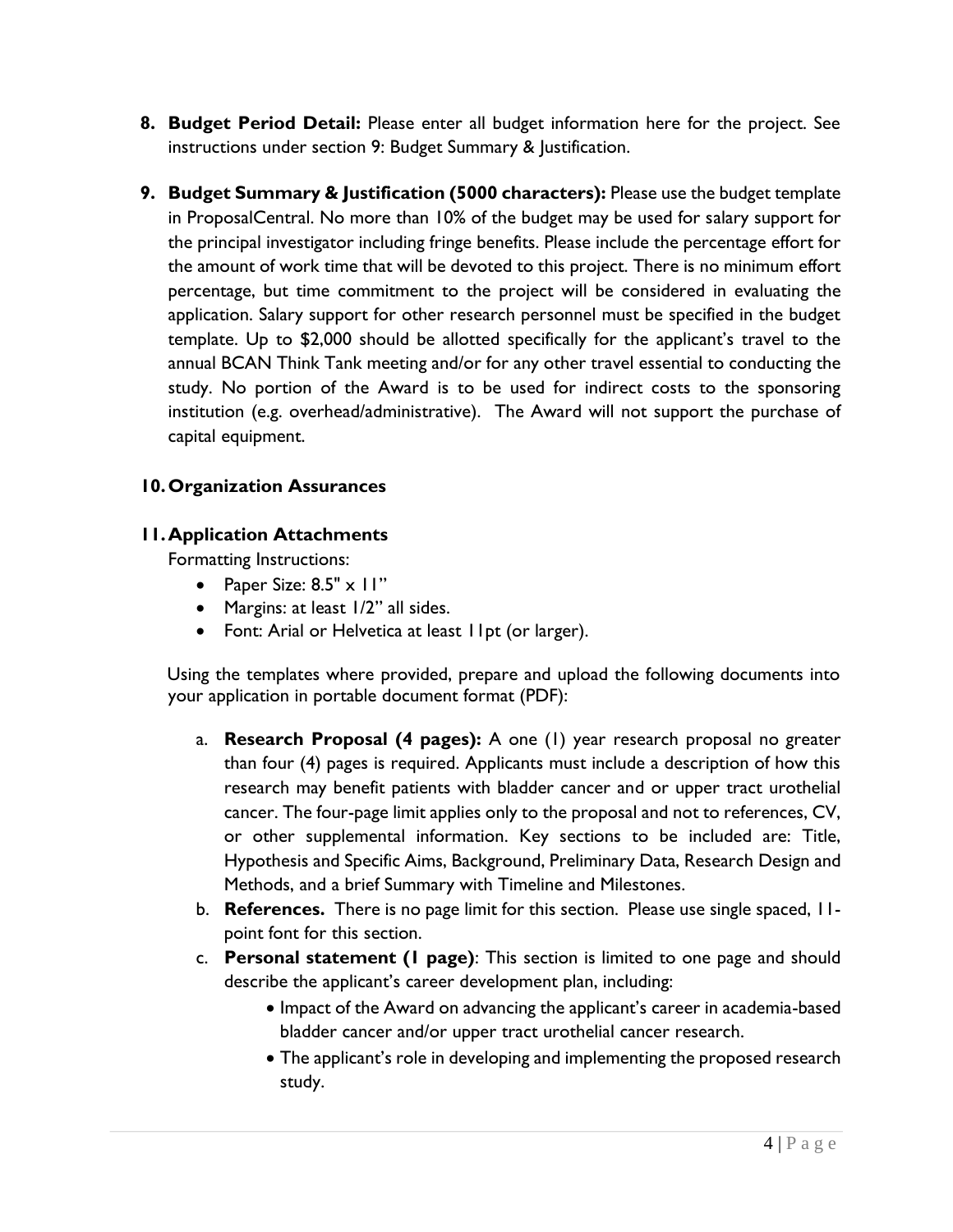- Other funding agencies/organizations where this research proposal was or will be submitted. If none, please indicate N/A.
- d. **Training and environment summary (1 page)**: This section should provide an accurate representation of the time commitment that will be dedicated to the proposed project and should provide a detailed description of the applicant's nonresearch responsibilities during this period. The time commitment described should also be reflected in the supporting mentor letter that will accompany this application. Additional information regarding resources available to the applicant to successfully complete the proposed project should be included.
- e. **Applicant's biographical sketch:** Use the NIH form PHS 398, available on the [NIH website.](https://grants.nih.gov/grants/funding/phs398/phs398.html) Adhere to the NIH page limit.
- f. **Mentor's biographical sketch:** Use the NIH form PHS 398, available on the [NIH website.](https://grants.nih.gov/grants/funding/phs398/phs398.html) Adhere to the NIH page limit.
- g. **Two letters of recommendation**:
	- **Primary mentor letter** that emphasizes the applicant's potential for independence in an academic research setting. The letter should also describe mentoring experience, time protection for the applicant, and a commitment to provide resources and mentoring for the applicant for the duration of the Award as related to this project.
	- **Institution letter from Department Chair, Dean or Cancer Center Director.** This letter should guarantee a specific time effort dedicated to this project, mechanisms by which the applicant's time will be protected from other obligations, and a commitment to provide resources to support the applicant's research proposal.
- h. **Supplemental Materials (optional):** Supplemental Material may be uploaded ONLY to include letters from collaborators and IRB/IACUC/IND approvals if applicable and already received. Do NOT include figures or submit reprints of articles with this application. Additional letters of recommendation may also be uploaded.
- **12.Validate:** Validate the application on ProposalCentral. This is an essential step. An application that has not been validated cannot be submitted. "Validate" checks for required data and required attachments. You will not be able to submit if all the required data and attachments have not been provided.
- **13.Signatures page:** The applicant, mentor, and institutional signing official, must electronically sign this page in ProposalCentral. The application will be considered incomplete if this page is not complete. BCAN is no longer requiring an ink signature for submission. You can print signature pages as a way to save or keep a copy of your application. You do not need to upload anything here.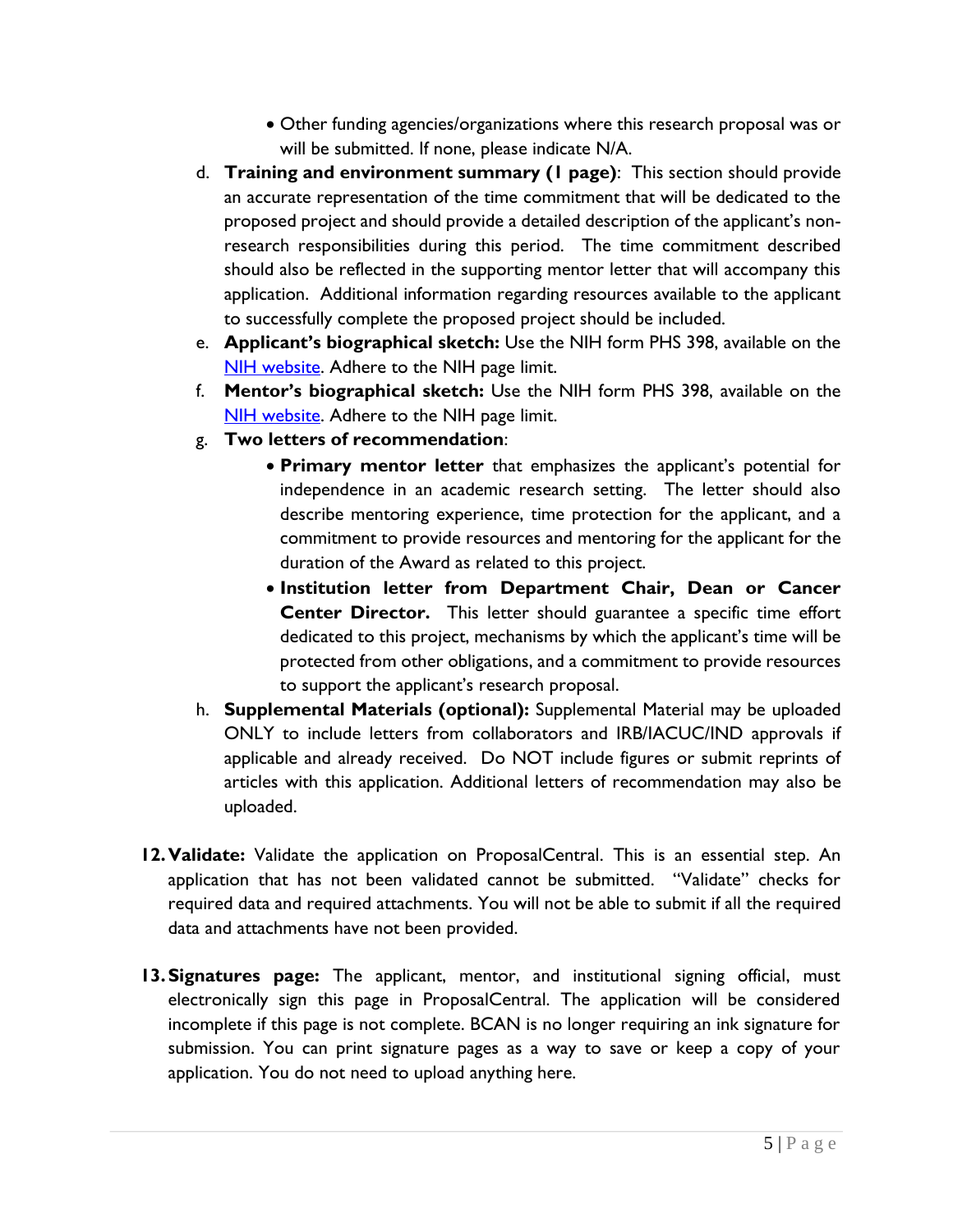- **14. Submit:** After successfully passing the validate check and passing the application attachments check, click the **"Submit"** link. An email will be sent to you confirming your submission.
	- a. Once your application is submitted you may view it by accessing the "Submitted" link under the "Manage Proposals" tab. The status column will show "Submitted" and the date submitted. You may need to refresh your browser screen after submitting the application to see the updated status.

There will be no exceptions to the **deadline of Tuesday, February 22, 2022 at 5:00 PM U.S. Eastern Time** to submit your application.

## **Evaluation Process and Criteria**

Interested applicants must submit an application by **5:00 PM (EST) on Tuesday, February 22, 2022**. The award decision will be announced by June 2022. The 2022 Young Investigator Award will start in July 2022.

Applications will be evaluated by a Scientific Review Group comprised of medical experts respected for their own accomplishments in genitourinary cancer research and as leaders in the field. The Scientific Review Group will review and score the applications based on the merits of the research proposals. The Award review process is based on the same peer review system utilized by the National Institutes of Health (NIH). Scoring of research projects is done individually by each medical expert and scores are added together to determine the final ranking of each proposal. Any reviewer with a conflict of interest is excused from discussing and voting on a specific application.

The Chair of the Scientific Review Group will present the highest ranked proposals to the Bladder Cancer Research Network (BCRN) Management Committee (comprised of members of BCAN's Scientific Advisory Board (SAB), as well as patient advocates), which will accept the scientific merit scores. The Management Committee will review the ranking of the top applications based solely on those scores and recommend the final Award decisions, based on all included criteria specified in the RFA, for approval by the BCAN Board of Directors. Any member of the Management Committee or the BCAN Board of Directors with a conflict of interest is excused from voting on the Award decisions.

Evaluation of the proposals will include, but not be limited to the following:

- 1. Merit of the research plan and objectives
- 2. Project's relevance to the prevention, detection, diagnosis and/or treatment of bladder cancer and/or upper tract urothelial cancer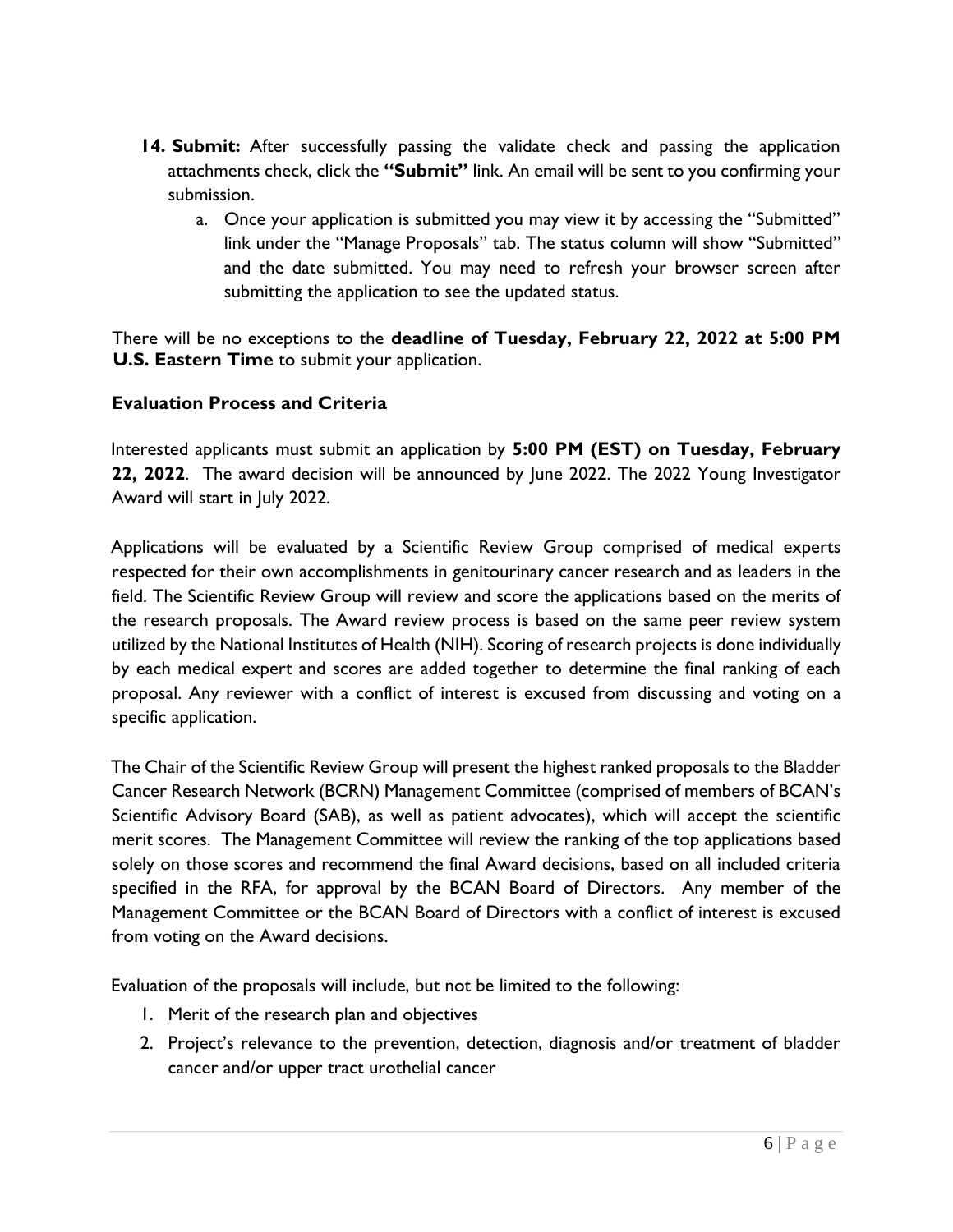- 3. Applicant's qualifications
- 4. Ability of primary mentor to provide appropriate guidance during the award period and demonstration that there are adequate resources available to the applicant to support the research project
- 5. Appropriateness of budget to completing the research plan during the grant period

#### **Terms of Award**

Payments will be made to the comptroller or to the designated financial officer of the sponsoring institution which shall then disburse the funds to the individual Award recipient. The Award start date will be in July 2022. The Award recipient and the sponsoring institution shall pay at their own costs all taxes and impositions in connection with the Award. The Award does not create an employer-employee relationship between the Award recipient and BCAN. BCAN does not assume any legal responsibility or obligation for the conduct or acts of the grant recipient, the mentor, or the sponsoring institution.

Applications involving animals and/or human participants must receive approval from their Animal Care and Use Committee (IACUC) and/or Institutional Review Board (IRB), respectively. Documentation of IACUC and/or IRB approval must be provided to BCAN prior to distribution of the Award. Applications involving an Investigational New Drug (IND) must receive approval from their IRB. Documentation of IND approval must be provided to BCAN prior to distribution of the Award.

Any changes to the specific aims or major changes in research design must be communicated to BCAN in writing prior to implementation of such changes. Examples of a major change in research design include, but are not limited to, studying a different patient population or therapeutic than originally proposed.

At the conclusion of the Award period, the Award recipient must complete a final report summarizing the research conducted, and any plans to continue the research beyond the Award period.

Publications, research talks, and poster presentations based on any study or research done with the support of the Award should acknowledge the support of BCAN throughout and following the Award period. Reprints of such publications or abstracts should be sent to BCAN.

The Award recipient will be expected to present research results at the conclusion of the Award at BCAN's Annual Bladder Cancer Think Tank meeting in August 2023.

The Award recipient may be asked to complete brief Award outcome reports for BCAN detailing any publications, funding awards, collaborations or other outcomes resulting from this Award for